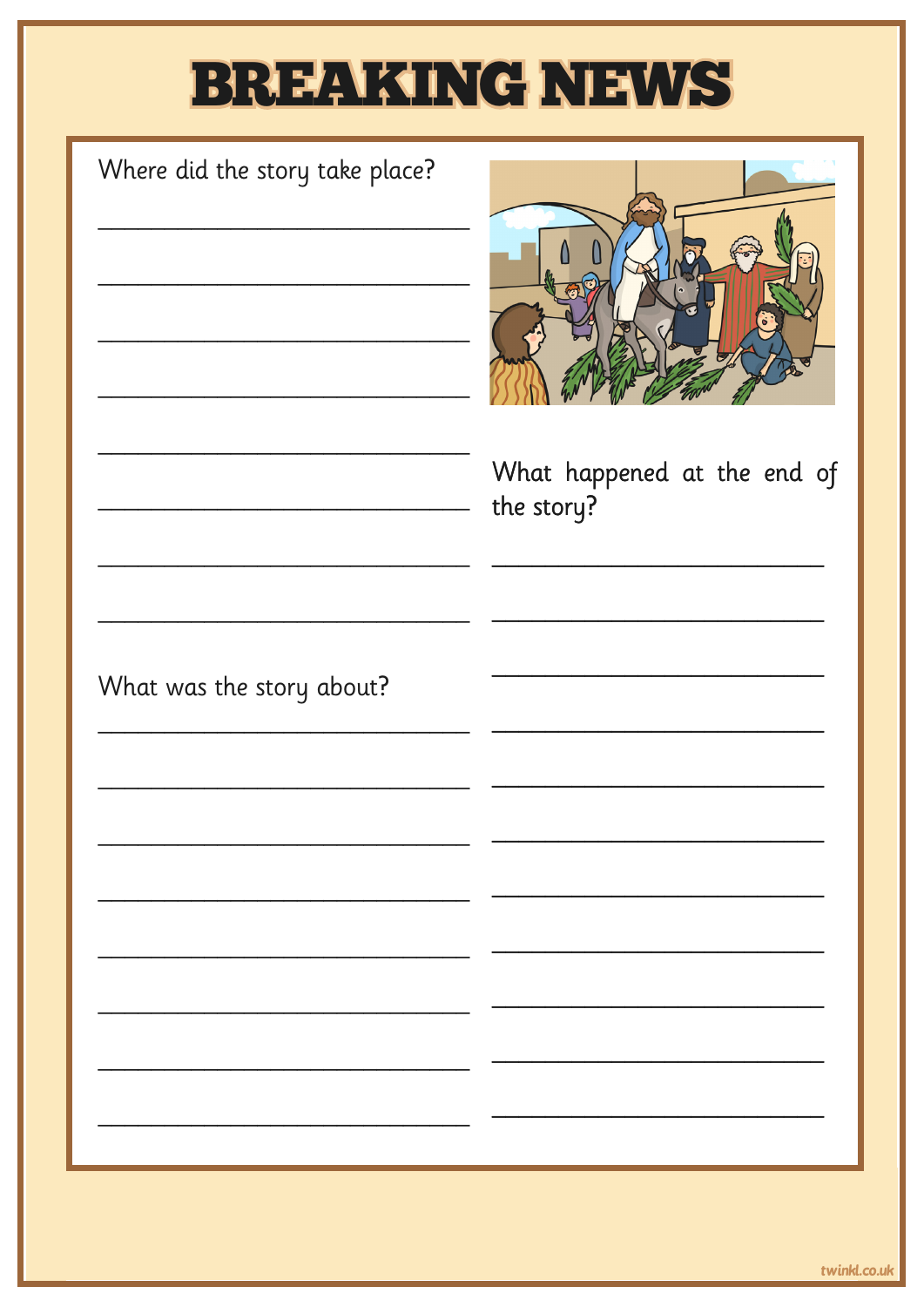## **BREAKING NEWS**